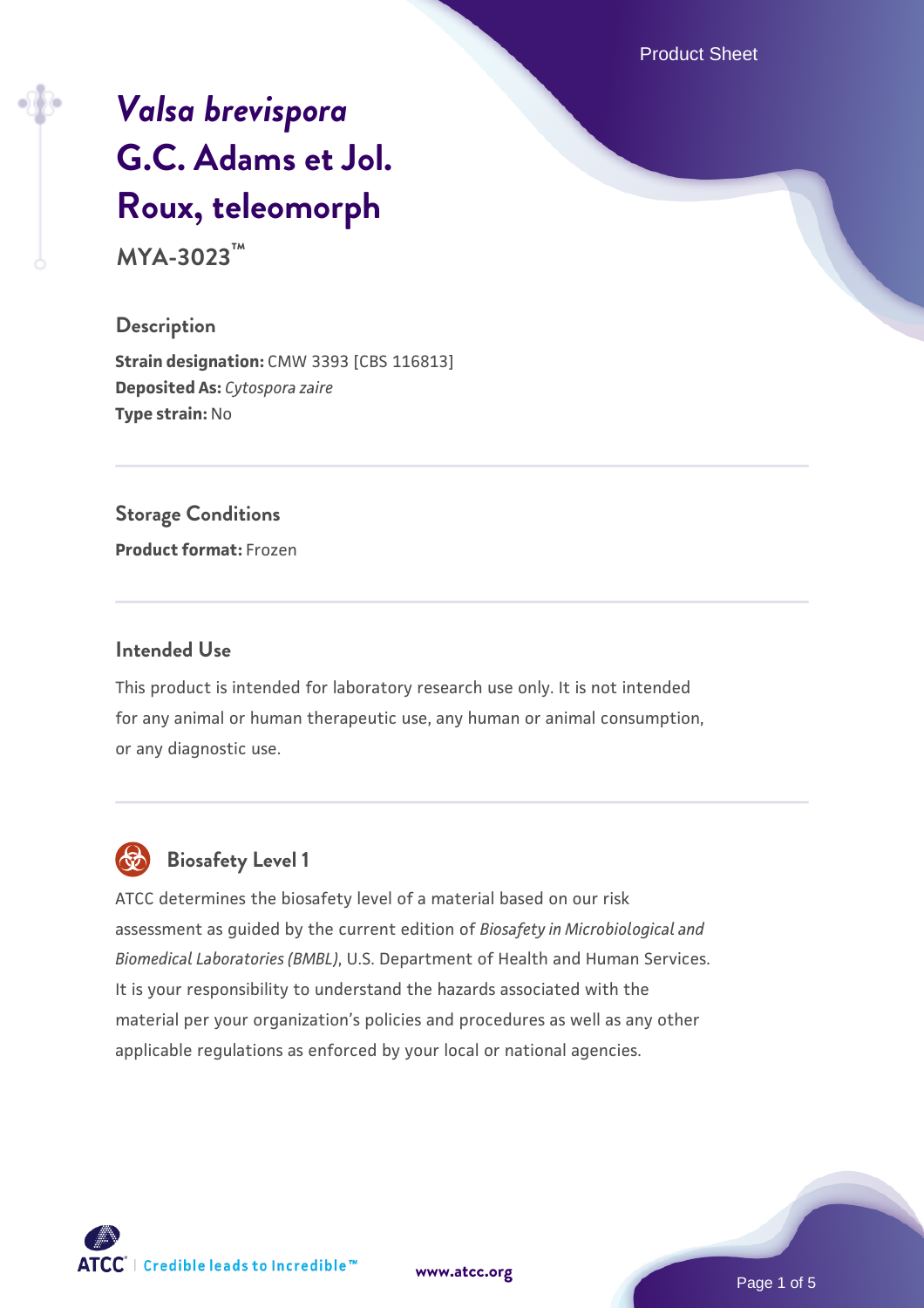ATCC highly recommends that appropriate personal protective equipment is always used when handling vials. For cultures that require storage in liquid nitrogen, it is important to note that some vials may leak when submersed in liquid nitrogen and will slowly fill with liquid nitrogen. Upon thawing, the conversion of the liquid nitrogen back to its gas phase may result in the vial exploding or blowing off its cap with dangerous force creating flying debris. Unless necessary, ATCC recommends that these cultures be stored in the vapor phase of liquid nitrogen rather than submersed in liquid nitrogen.

### **Certificate of Analysis**

For batch-specific test results, refer to the applicable certificate of analysis that can be found at www.atcc.org.

#### **Growth Conditions**

**Medium:**  [ATCC Medium 336: Potato dextrose agar \(PDA\)](https://www.atcc.org/-/media/product-assets/documents/microbial-media-formulations/3/3/6/atcc-medium-336.pdf?rev=d9160ad44d934cd8b65175461abbf3b9) **Temperature:** 20-25°C

#### **Material Citation**

If use of this material results in a scientific publication, please cite the material in the following manner: *Valsa brevispora* G.C. Adams et Jol. Roux, teleomorph (ATCC MYA-3023)

#### **References**

**[www.atcc.org](http://www.atcc.org)**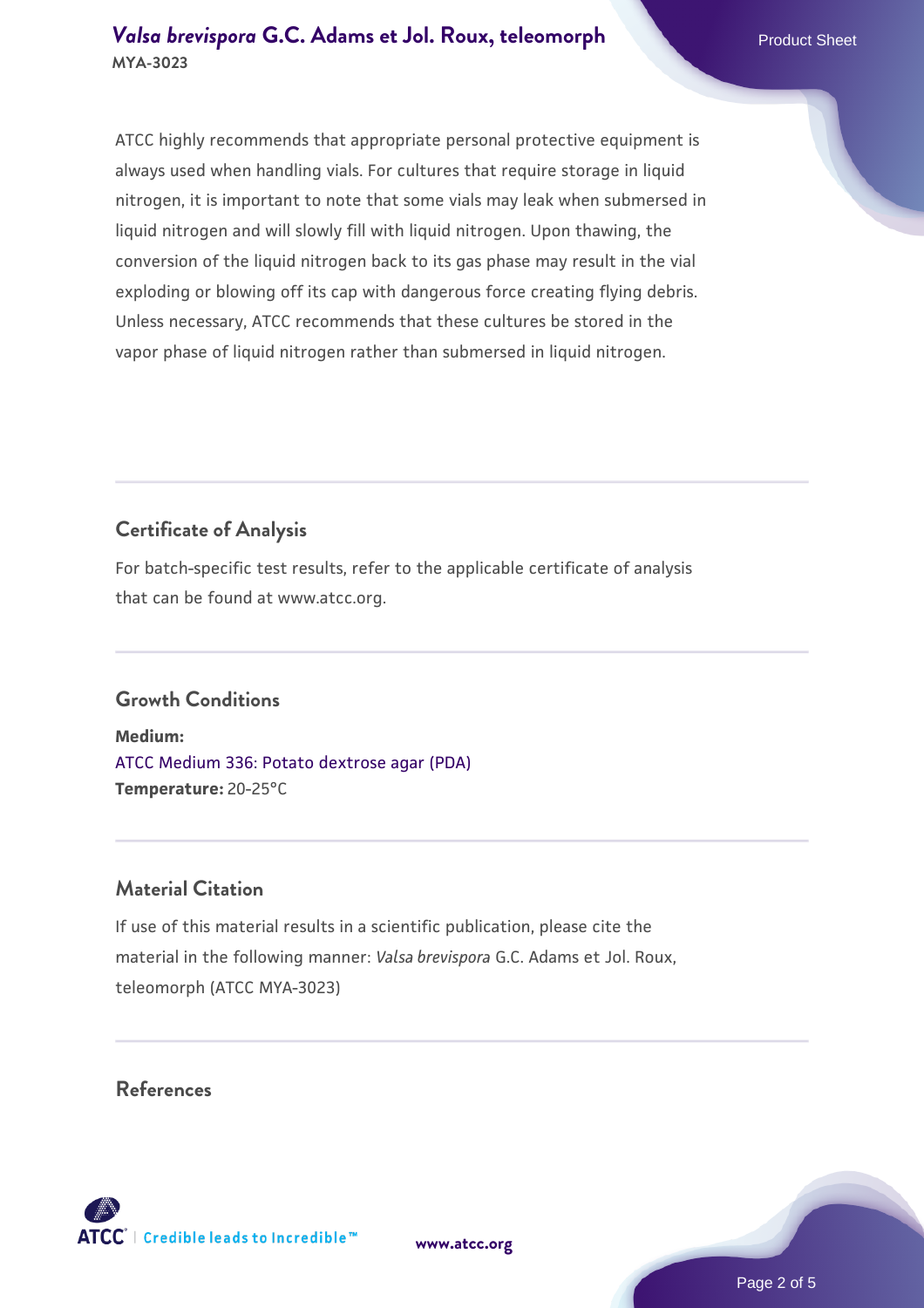#### **[Valsa brevispora](https://www.atcc.org/products/mya-3023) [G.C. Adams et Jol. Roux, teleomorph](https://www.atcc.org/products/mya-3023)** Product Sheet **MYA-3023**

References and other information relating to this material are available at www.atcc.org.

#### **Warranty**

The product is provided 'AS IS' and the viability of ATCC® products is warranted for 30 days from the date of shipment, provided that the customer has stored and handled the product according to the information included on the product information sheet, website, and Certificate of Analysis. For living cultures, ATCC lists the media formulation and reagents that have been found to be effective for the product. While other unspecified media and reagents may also produce satisfactory results, a change in the ATCC and/or depositor-recommended protocols may affect the recovery, growth, and/or function of the product. If an alternative medium formulation or reagent is used, the ATCC warranty for viability is no longer valid. Except as expressly set forth herein, no other warranties of any kind are provided, express or implied, including, but not limited to, any implied warranties of merchantability, fitness for a particular purpose, manufacture according to cGMP standards, typicality, safety, accuracy, and/or noninfringement.

#### **Disclaimers**

This product is intended for laboratory research use only. It is not intended for any animal or human therapeutic use, any human or animal consumption, or any diagnostic use. Any proposed commercial use is prohibited without a license from ATCC.

While ATCC uses reasonable efforts to include accurate and up-to-date information on this product sheet, ATCC makes no warranties or representations as to its accuracy. Citations from scientific literature and patents are provided for informational purposes only. ATCC does not warrant



**[www.atcc.org](http://www.atcc.org)**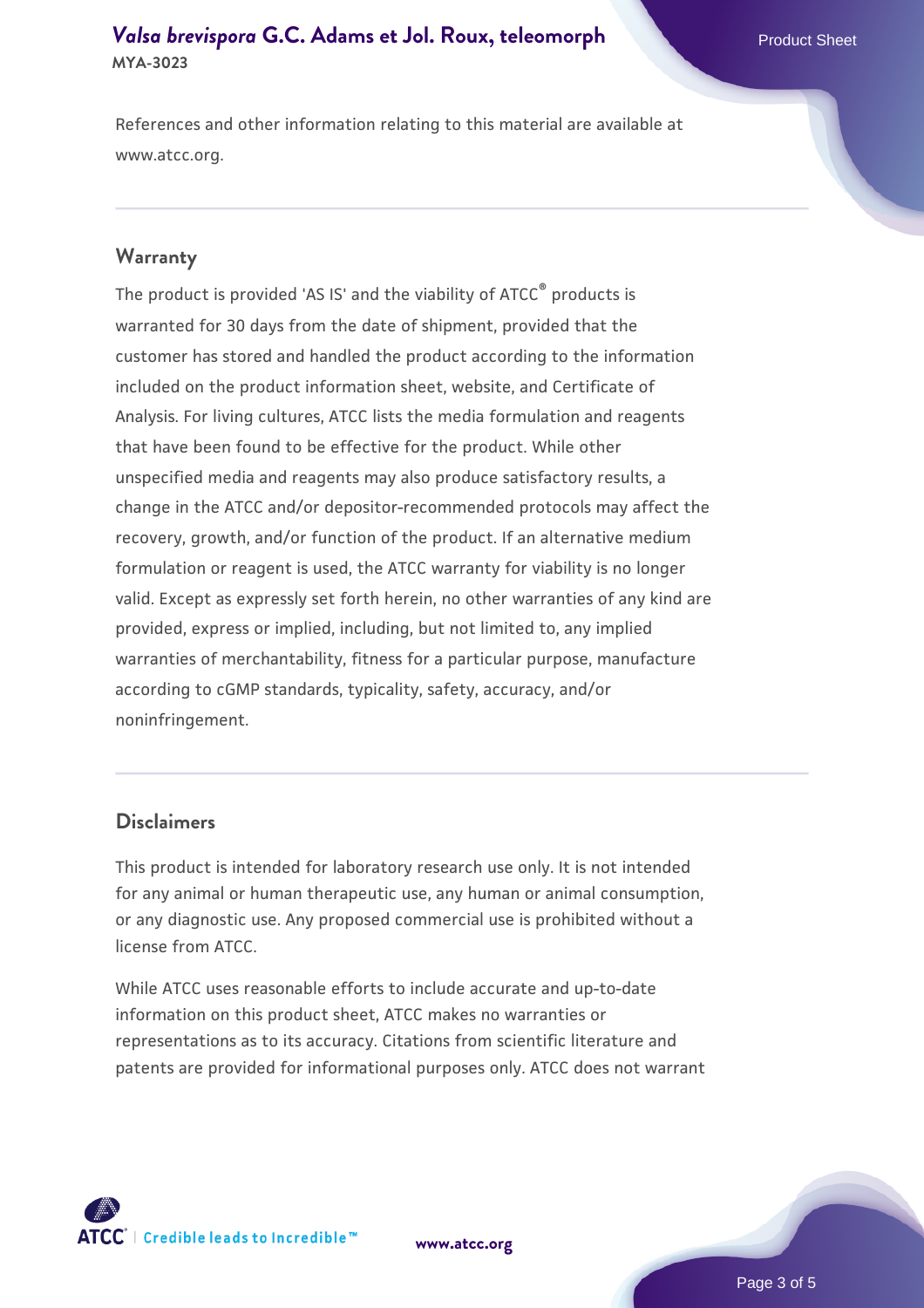#### **[Valsa brevispora](https://www.atcc.org/products/mya-3023) [G.C. Adams et Jol. Roux, teleomorph](https://www.atcc.org/products/mya-3023)** Product Sheet **MYA-3023**

that such information has been confirmed to be accurate or complete and the customer bears the sole responsibility of confirming the accuracy and completeness of any such information.

This product is sent on the condition that the customer is responsible for and assumes all risk and responsibility in connection with the receipt, handling, storage, disposal, and use of the ATCC product including without limitation taking all appropriate safety and handling precautions to minimize health or environmental risk. As a condition of receiving the material, the customer agrees that any activity undertaken with the ATCC product and any progeny or modifications will be conducted in compliance with all applicable laws, regulations, and guidelines. This product is provided 'AS IS' with no representations or warranties whatsoever except as expressly set forth herein and in no event shall ATCC, its parents, subsidiaries, directors, officers, agents, employees, assigns, successors, and affiliates be liable for indirect, special, incidental, or consequential damages of any kind in connection with or arising out of the customer's use of the product. While reasonable effort is made to ensure authenticity and reliability of materials on deposit, ATCC is not liable for damages arising from the misidentification or misrepresentation of such materials.

Please see the material transfer agreement (MTA) for further details regarding the use of this product. The MTA is available at www.atcc.org.

#### **Copyright and Trademark Information**

© ATCC 2021. All rights reserved. ATCC is a registered trademark of the American Type Culture Collection.

#### **Revision**

This information on this document was last updated on 2021-05-20

#### **Contact Information**



**[www.atcc.org](http://www.atcc.org)**

Page 4 of 5